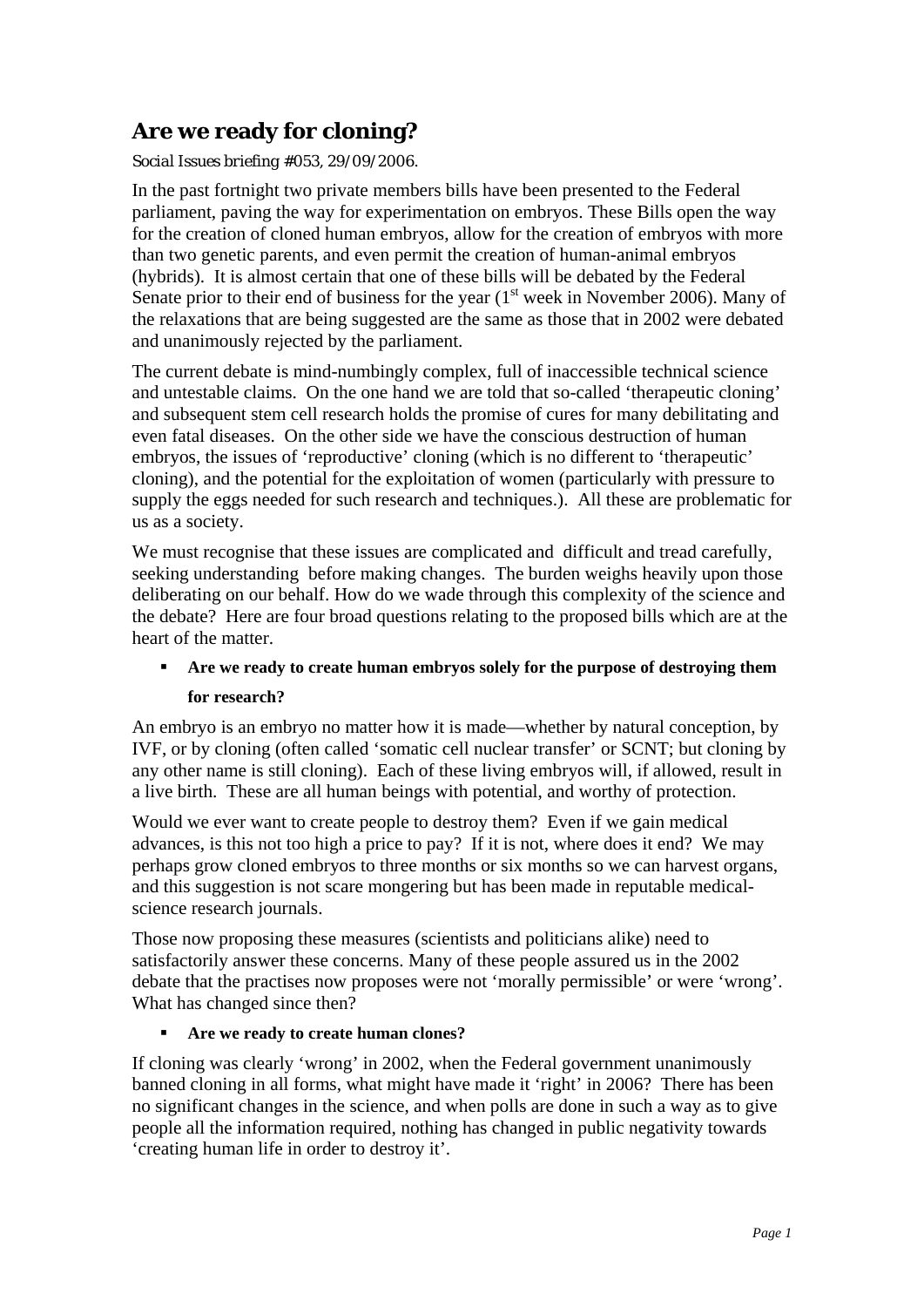Sometimes a false distinction is made between 'therapeutic' and 'reproductive' cloning, where the only distinction is the intention for these 'embryos'—whether they will be destroyed or allowed to live. But all such cloning will create a living human embryo. The technology and techniques needed for the early stages of reproductive cloning, are identical to what is now being proposed as 'therapeutic cloning'.

It is hard to believe that the dominant pragmatic approach drive the current debate, will not eventually result in someone taking the next step up the reproductive cloning mountain: we climb it 'because it is there'. Again, this suggestion is not scare mongering. There are those who have already made it clear that they intend to engage in reproductive cloning.

### **Are we able to protect women as the technology emerges?**

The production of embryos for research (by whatever means—natural, IVF, or cloning) requires human eggs, and lots of them. Are we ready for the potential commercialisation of women's ovaries with the need to harvest many hundreds of eggs? The other alternative to this that is proposed, is the use of other animal eggs to produce hybridised human-animal embryos.

### **How realistic are the promises of those pushing for the changes?**

Four years ago we were given a lot of promises about medical advances arrived from embryonic stem cell research. People were given hope for themselves and those they loved, but it has come to very little. Of course the retort will be made that the researchers needs more time, and more freedom and good will come. But some of the past claims have just been patently false and disingenuous. For instance among the diseases we were told could be eliminated by embryonic stem cell research was Alzheimer's disease—however world experts have said that Alzheimer's disease is not a kind of disease that will ever be cured by stem cells. Such over-optimistic claims, along with the high profile cases of fraud and misreporting in the embryonic stem cell field, must give us cause to doubt how realistic are the promises of those pushing for change. Do they really have good reason to think that these diseases will be cured or are there other less noble reasons for pushing forward with this destructive use of embryos?

Science and embryology can tell us all sorts of information about the embryo, this previously 'secret' member of society. Medical practitioners can proclaim all manner of potential cures that can result from using the amazing potential from embryos. However what science cannot do, and what is not happening in the public debate, is to ask and answer more fundamental questions. Who or what is this thing we call the embryo? Is it a cellular extension, a little clump of cells that has no more significance than a flake of skin (apart from its potential)? Or is it a new human individual, full of life and possibilities, worthy of respect, love, and the protection of others? This is not a simple debate with simple answers from the Bible, but nevertheless there is good reason (Biblical, scientific, and philosophical) to understand the embryo as a human individual of some kind. This crucial understanding changes the debate about embryos and cloning from a matter of what will best help others who are sick, to a debate about what sort of society we want to be. Will we value the smallest members of the human family? Will we use each other for our own gain? Will the strong and the influential always dictate what is right and wrong? Will we ask 'who is my neighbour?' and having recognised them, even when others would walk by on the other side or ignore them as nothing, will we stoop down and give them respect and protection?